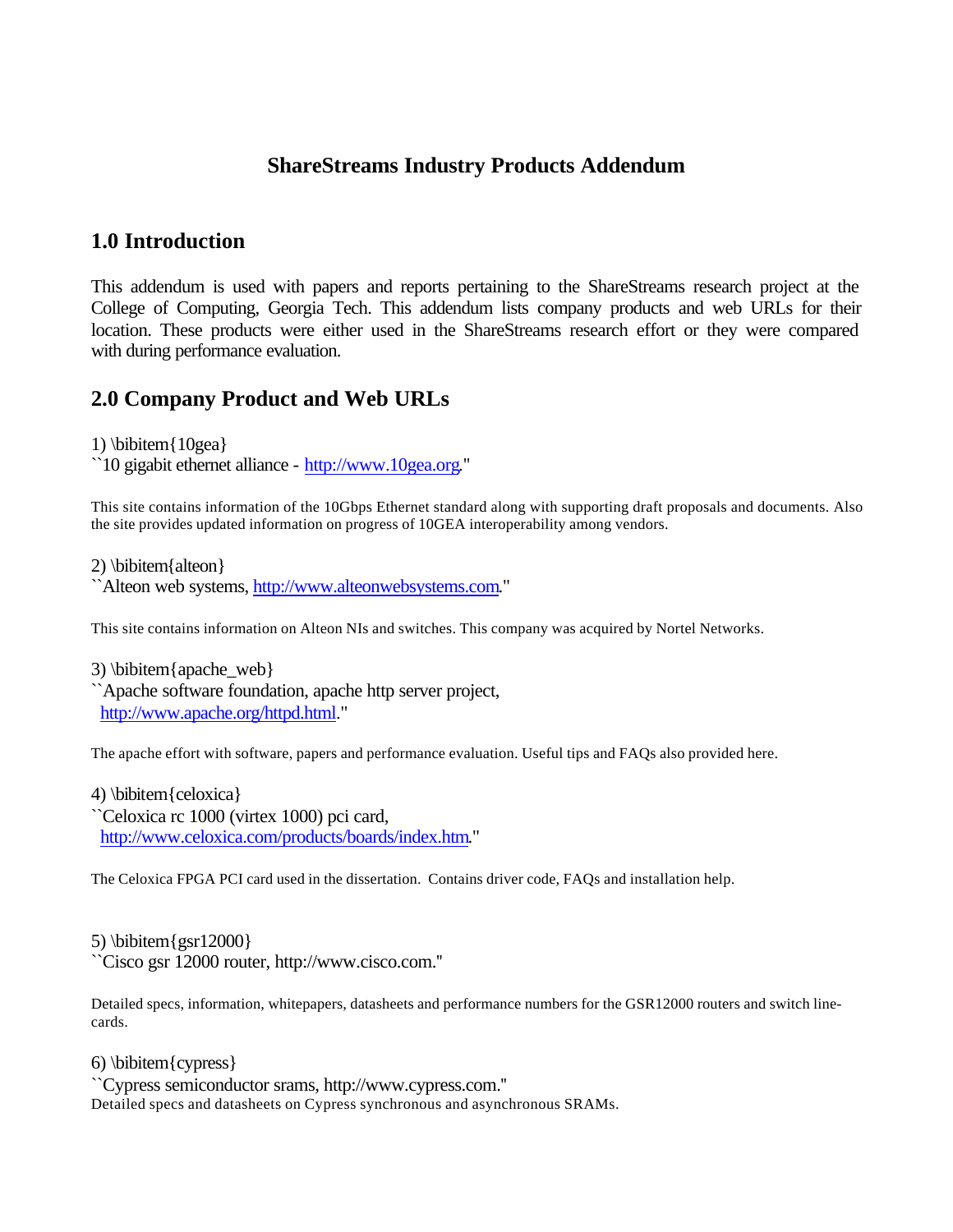7) \bibitem{gilder}

``George gilder, Gilder's Laws of the Telecosm, http://www.gildertech.com.''

Detailed specs, information, whitepapers, datasheets and performance numbers for the GSR12000 routers and switch linecards.

8) \bibitem $\{i960$  web} ``i2O intel page, http://www.developer.intel.com/iio.''

Specs and datasheets on different i960 I2O cards and products. This is update regularly and an archive for old products is also maintained.

9) \bibitem{I2O\_web} ``i2o special interest group, www.i2osig.org/architecture/techback98.html.''

The products are mostly used in server products and new network processors. Likely to be superseded by other standards very rapidly.

10)  $\b{$ ``Idt srams, http://www.idt.com.''

Asynchronous IDT SRAMs.

11) \bibitem{diffserv} ``Ietf diffserv working group, http://www.ietf.orf/charter.html/diffserver-charter.html.''

Most up-to-date source of IETF RFCs pertaining to DiffServ and other standards.

12) \bibitem{infiniband} ``Infiniband trade association, http://www.infinibandta.org.''

Cluster interconnect for servers, likely to grow in popularity.

13) \bibitem{ihpcl} ``Intel hi-performance computing lab - http://www.cc.gatech.edu/ihpcl/.''

A GA Tech research effort. The site is updated regularly.

14)  $\bi{ixp1200}$ ``Intel ixp 1200 web site, "http://www.intel.com/design/network/products/".''

Intel's flagship network processor. Likely to be a dominant player in the communications interface business.

15) \bibitem{microsoft} ``Microsoft windows 2000 - http://www.microsoft.com.'' Remarkable real-time and predictability features in this Operating System. The site has many more specs and whitepapers.